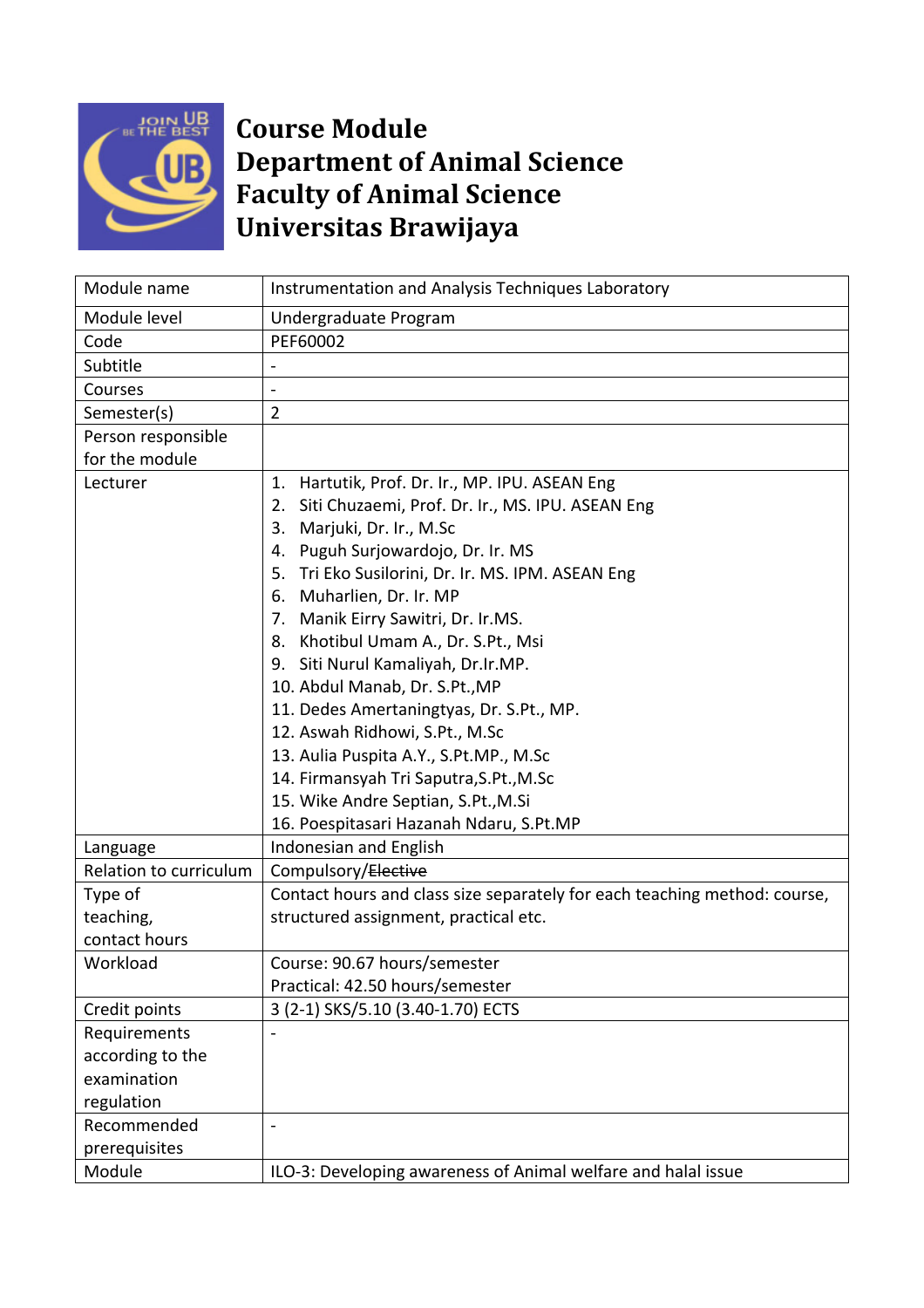| objectives/inte      | ILO-6: Proficient in biology, physiology, animal nutrition, breeding, farm   |
|----------------------|------------------------------------------------------------------------------|
|                      |                                                                              |
| nded learning        | management, and implementation in Animal Science                             |
| outcomes             | ILO-7: Capability to perform an independent, standardized, measurable,       |
|                      | effective, efficient and sustainable work                                    |
|                      | Objectives: This discourse discusses work regulations in the laboratory,     |
|                      | work safety in the laboratory (from chemicals and work procedures), and      |
|                      | implementing good and safe work standards (SOP, Standard Operational         |
|                      | Procedure) in the laboratory in practical activities and Good Laboratory     |
|                      | Practice (GLP).                                                              |
|                      | Knowledge: Students are able to identify, explain the functions and work     |
|                      | procedures of laboratory equipment.                                          |
|                      | Skills: cognitive- able to understand and explain laboratory analysis        |
|                      | techniques in the field of animal science. Phsycomotoric-able to explain and |
|                      | implement laboratory safety and security.                                    |
|                      | Competences: Students are able to implement laboratory safety and            |
|                      | security in the field of animal science.                                     |
| Content              | Courses:                                                                     |
|                      | 1. Introduction                                                              |
|                      | 2. Work safety and security in the laboratory                                |
|                      | 3. Introduction of equipment (functions and work procedures) in the          |
|                      | laboratory                                                                   |
|                      |                                                                              |
|                      | 4. Introduction to chemicals, chemical codes, and how to handle them         |
|                      | The sampling procedure in the analysis<br>5.                                 |
|                      | The analysis procedure of proximate and calorimeter bomb<br>6.               |
|                      | 7. Digestibility Analysis Procedure                                          |
|                      | 8. Analytical Equipment (Microscope and Haemocytometer)                      |
|                      | 9. Analytical Equipment (Spectrophotometer)                                  |
|                      | 10. Analytical Equipment (Chromatography)                                    |
|                      | 11. Electrophoresis Procedure                                                |
|                      | 12. Amino acid analysis                                                      |
|                      | 13. Reliability                                                              |
|                      | 14. Procedure for analysis of meat, milk, and eggs                           |
| Study and            | 1. Midterm exam                                                              |
| examination          | 2. Final term exam                                                           |
| requirements and     | 3. Practical                                                                 |
| forms of examination | 4. Structured Assignments                                                    |
|                      | 5. Quiz                                                                      |
|                      |                                                                              |
|                      | How to score:                                                                |
|                      | Midterm exam 30%                                                             |
|                      | Final exam 30%                                                               |
|                      | Practical 30%                                                                |
|                      | Structured assignments 5%                                                    |
|                      |                                                                              |
|                      | Quiz 5%                                                                      |
|                      | $A:80 <$ Final Score $\leq 100$                                              |
|                      | $B+$ : 75 < Final Score $\leq 80$                                            |
|                      |                                                                              |